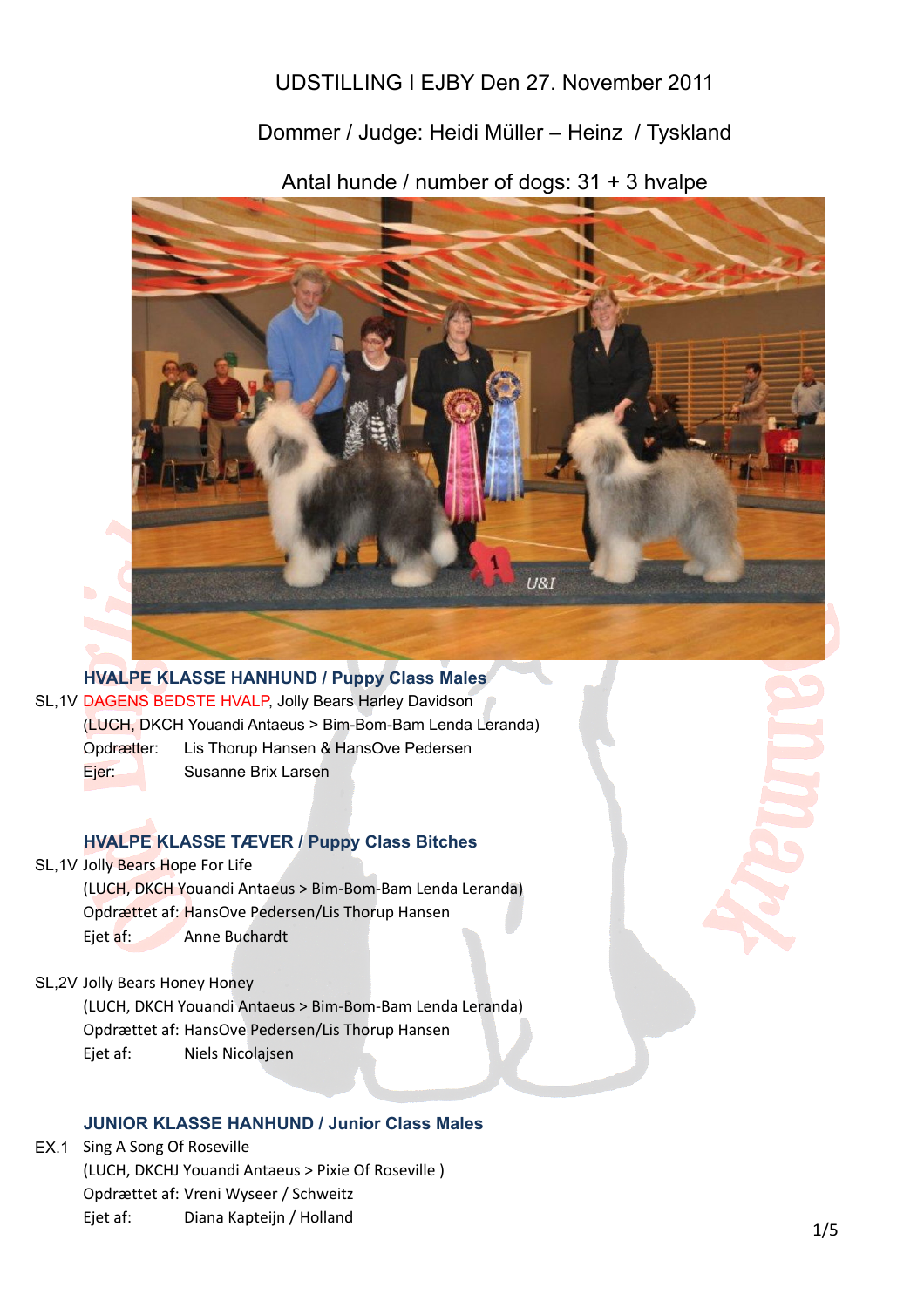EX.2 Danish Delight Quidditch

(VDHCH, DECH, WJW09 Woody Woodstock Von Den Blue Zottel > Danish Delight Mary Go Round) Opdrættet af: Birgitte Schjøth Ejet af: Karen Sveistrup

### **MELLEM KLASSE HANNER / Intermediate Class Males**

EX.1 Old Dream's Admiral Freddie (INTCH, IECH, GBCH, SECH Bahlamb's Beaming Blue Beard > NOCH Lykkegården Hit Of The World) Opdrættet af: N.H.Agerup / Norge Ejet af: Mogens Hansen

# **ÅBEN KLASSE HANNER / Open Class Males**

- EX.1 CK, CERT. 4BHK NY DANSK CHAMPION Youandi Pompidou (LUCH, DKCH Youandi Antaeus > DKCH Youandi Moet & Chandon) Opdrættet af: Inge van Engelen / Holland Ejet af. Pascalle Kuijpers / Holland
- EX.2 CK, R-CERT Danish Delight Never On A Sunday (DEVDHCH, DECH, DKCH Shaggy Blue Bob's Here Is George>DKCH, NOCH Danish Delight Good Vibration) Opdrættet af: Birgitte Schjøth Ejet af: Marianne Hougaard
- VG Great Danish True Born Bobtail (WW08,SECH,DKCH,NOCH,FICH,NORDCH Dizzny's Taxi Driver>SECH,DKCH Great Danish Lily Marlen) Opdrættet af: Yrsa & Flemming Jørgensen / Sverige Ejet af: Ewa Kroone / Sverige

# **CHAMPION KLASSE HANNER / Champion Class Males**

- EX.1 CK, 1BHK, KLUBCERT, BIR DKCH, NOCH Aryakas Klytos (USACH, CANCH Snowdowne Smooth Talk'n At Bugaboo>ATCH, GRCH Aryakas Caryatis) Opdrættet af: Nikolas Kanales / Grækenland Ejet af. Tove Aasheim Olsen / Norge
- EX.2 CK, 2BHK LUCH, DKCH Youandi Antaeus (Zottels Just as You Like It>Youandi Limited Edition) Opdrættet af: Inge Van Engelen / Holland Ejer: Inge Van Engelen / Holland
- EX.3 CK, 3BHK DKCH,DEVDHCH,DECH,SECH,NOCH,NORDCH,INTCH Checkpoint Charlies Quasi Qualified (Brinkley Shakespear In Love>DEVDHCH Needles and Pins aus der alten Noris) Opdrættet af: Michaela Horn-Pivotti/Tyskland Ejet af: Christa Stensig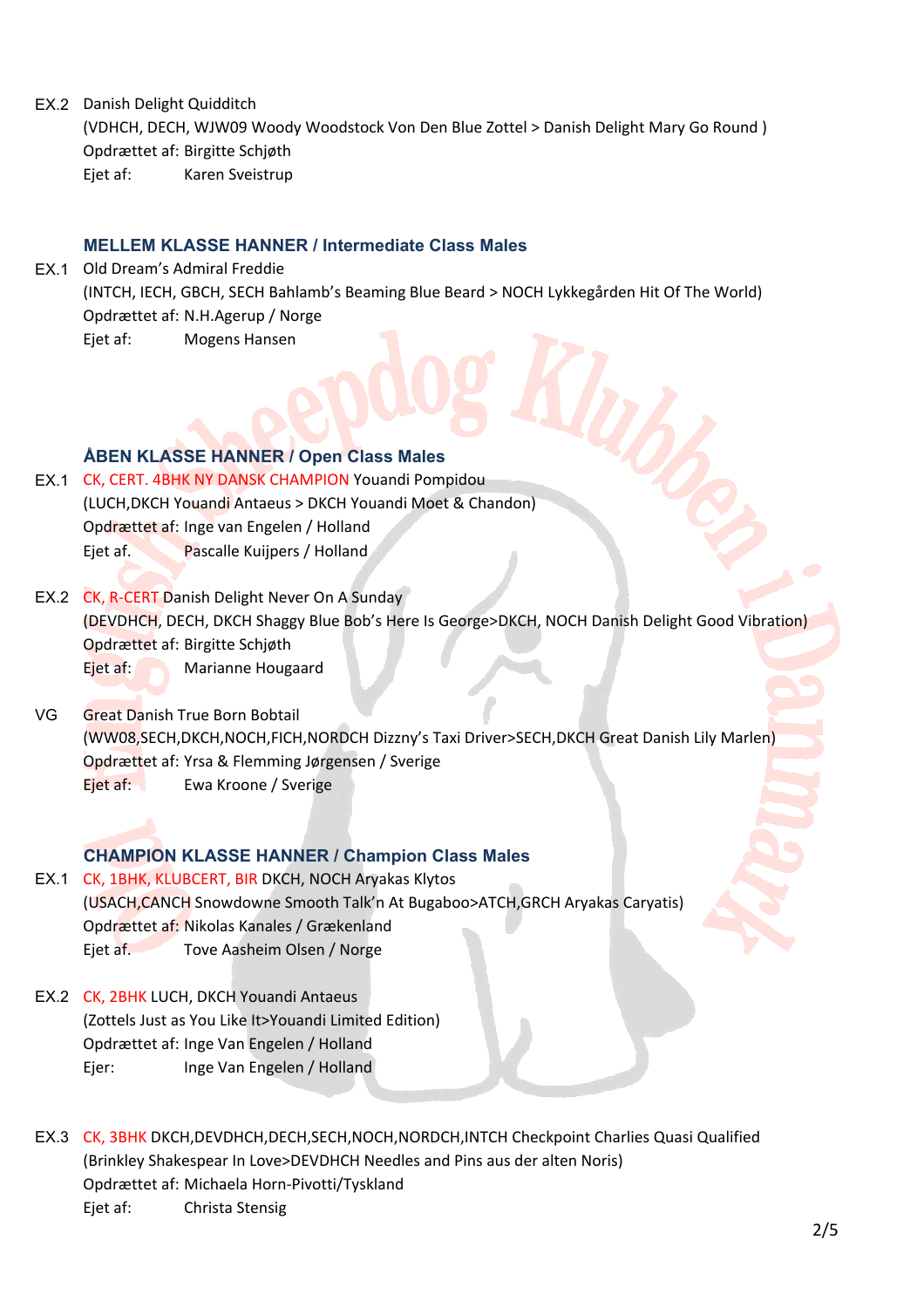- EX. 4 DKCH, NOCH, SECH L'ausanne Renaissance at Briargait (AUCH Packardia Now Your Talk'n>AUCH L'ausanne Brigette Bardot) Opdrættet af: Lynn & Barrie Espie / New Zealand Eiet af: Tove Aasheim Olsen / Norge
- EX. Opdrætter: J.Martinez Maceiras/Marta Maria Cagiao Cribeiro / Spanien Ejer: C.Gaarde-Nielsen/Ada Bentivenga DKCH, Bim-Bom-Bam Licor de Toxo (INTCH Reatas Electric Cowboy > INTCH Zottels Good as Gold)

#### **JUNIORKLASSE TÆVER / Junior Class Bitches**

- EX.1 CK, 4BTK, R-CERT Grizzly Dream Blaze Of Glory (INTCH, DKCH, DECH, NOCH, SECH, NORDCH Checkpoint Charlies Quasi Qualified>DKCH Danish Delight Kiss Me Tiger) Opdrættet af: Anette Englykke Ejer: Anette Englykke
- EX.2 CK Danish Delight Quintessa (VDHCH,DECH,JWJW09 Woody Woodstock Von den Blue Zottel>Danish Delight Mary Go Round) Opdrættet af: Birgitte Schjøth Ejet af: Dorthe Madsen

#### **MELLEMKLASSE TÆVER / Intermediate Class Bitches**

EX.1 CK, Danish Delight Perfect Timing (DEVDHCH, DECH Aryakas Hercules > DKCH, SECH, KBHV09 Danish Delight Knock-Out) Opdrættet af: Birgitte Schjøth Eiet af: Alice Mune

#### **ÅBEN KLASSE TÆVER / Open Class Bitches**

EX.1 CK, 3BTK, CERT NY DANSK CHAMPION Enchant Ashley Beautiful Girl (INTCH Aryakas Cosmo Junior > ATCH Enchant X-Piece Of Luck) Opdrættet af: Eleonore Singer / Østrig Ejet af: Christa Stensig

# EX.2 CK Youandi Merinque (Argovian Imported by Youandi>Youandi Allure) Opdrættet af: Inge van Engelen / Holland Ejet af: Inge van Engelen / Holland

- EX. 3 CK Blue Berry Nothing Compares To Me (UWW06, DKCH,NOCH,SECH,NORDCH,INTCH Sound Solution Ground Control>Blue Berry's Kiss Of Snowflake) Opdrættet af: Birthe Fromberg/Jørgen Brieghel Ejet af: Carl Crone
- EX. 4 CK Youandi Jeanne D'arc (LUXH,DKCHJ Youandi Antaeus>DKCH Youandi Moet & Chandon) Opdrættet af. Inge van Engelen / Holland Ejet af: Lis Thorup Hansen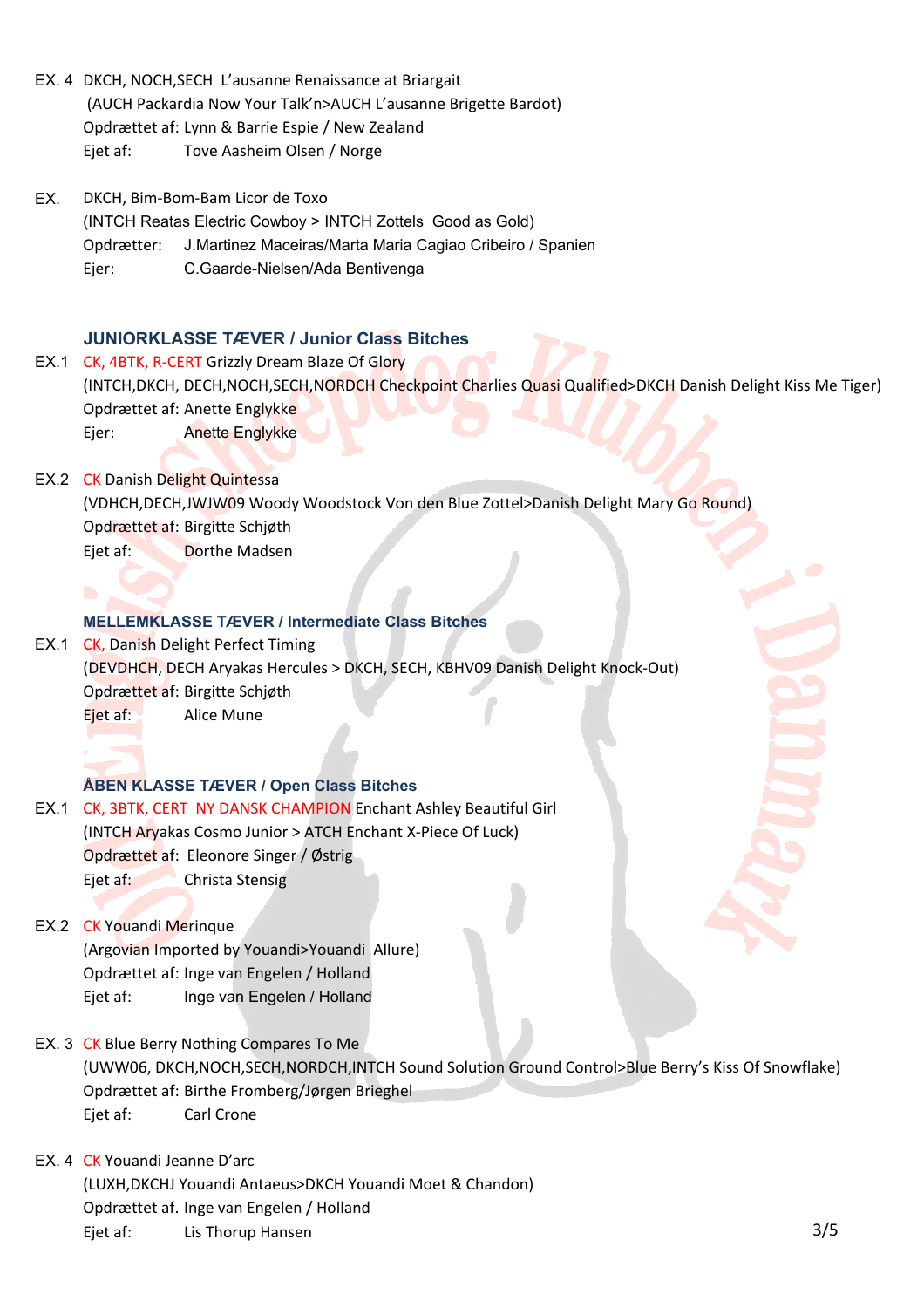- EX. Youandi Tiramisu (Argovian imported by Youandi>Youandi Allure) Opdrættet af: Inge van Engelen Ejet af: M.J. Denkers / Holland
- EX. Blue Berry Now I Am Cheeky (UWW06, DKCH,NOCH,SECH,NORDCH,INTCH Sound Solution Ground Control>Blue Berry's Kiss Of Snowflake) Opdrættet af: Birthe Fromberg/Jørgen Brieghel Ejet af: Lillian Albertsen
- EX. Blue Berry Nonesuch As Nessa (UWW06, DKCH,NOCH,SECH,NORDCH,INTCH Sound Solution Ground Control>Blue Berry's Kiss Of Snowflake) Opdrættet af: Birthe Fromberg/Jørgen Brieghel Ejet af: Anne Marie Wedel
- EX. SECH Great Danish Sunrise After Claud (SECH, DKCH, NORDCH, INTCH Great Danish Luis>Great Danish Nora) Opdrættet af: Yrsa & Flemming Jørgensen / Sverige Ejet af: Lotta Crossner / Sverige
- EX. Great Danish True Fairy-Tail (SECH,NOCH,DKCH.FICH.NORDCH,WW08 Dizzny's Taxi Driver>SECH,DKCH Great Danish Lily Marlen) Opdrættet af: Yrsa & Flemming Jørgensen/ Sverige Ejet af: Yrsa Jørgensen/H.H, Thuesen / Sverige
- EX. Great Danish Sunshine After Claude (SECH, DKCH, NORDCH, INTCH Great Danish Luis>Great Danish Nora) Opdrættet af: Yrsa & Flemming Jørgensen / Sverige Eiet af: Else-Marie Pedersen
- EX. Blue Berry Magic Of Snowflake (SECH Footprints Lamborginih>Blue Berry Kiss Of Snowflake) Opdrættet af: Birthe Fromberg / Jørgen Brieghel Ejet af: Eva Magnusson / Sverige

# **CHAMPIONKLASSE TÆVER / Champion Class Bitches**

- EX.1 EXC. 1, CK, 1BTK, KLUBCERT, BIM DKCH Jolly Bears Golden Girl (DKCH Jolly Bears Cassius Clay>Bim-Bom-Bam Hay Tormenta) Opdrættet af: HansOve Pedersen & Lis Thorup Hansen Ejet af: Henry Høitbjerg
- EX.2 CK, 2BTK DKCH, NOCH, SECH, NORDCH, DKKV10, DKV10 Danish Delight Nefertiti (DEVDHCH, DECH Shaggy Blue Bob's Here Is George>DKCH, NOCH Danish Delight Good Vibration) Opdrættet af: Birgitte Schjøth Ejet af: Britta Tofting